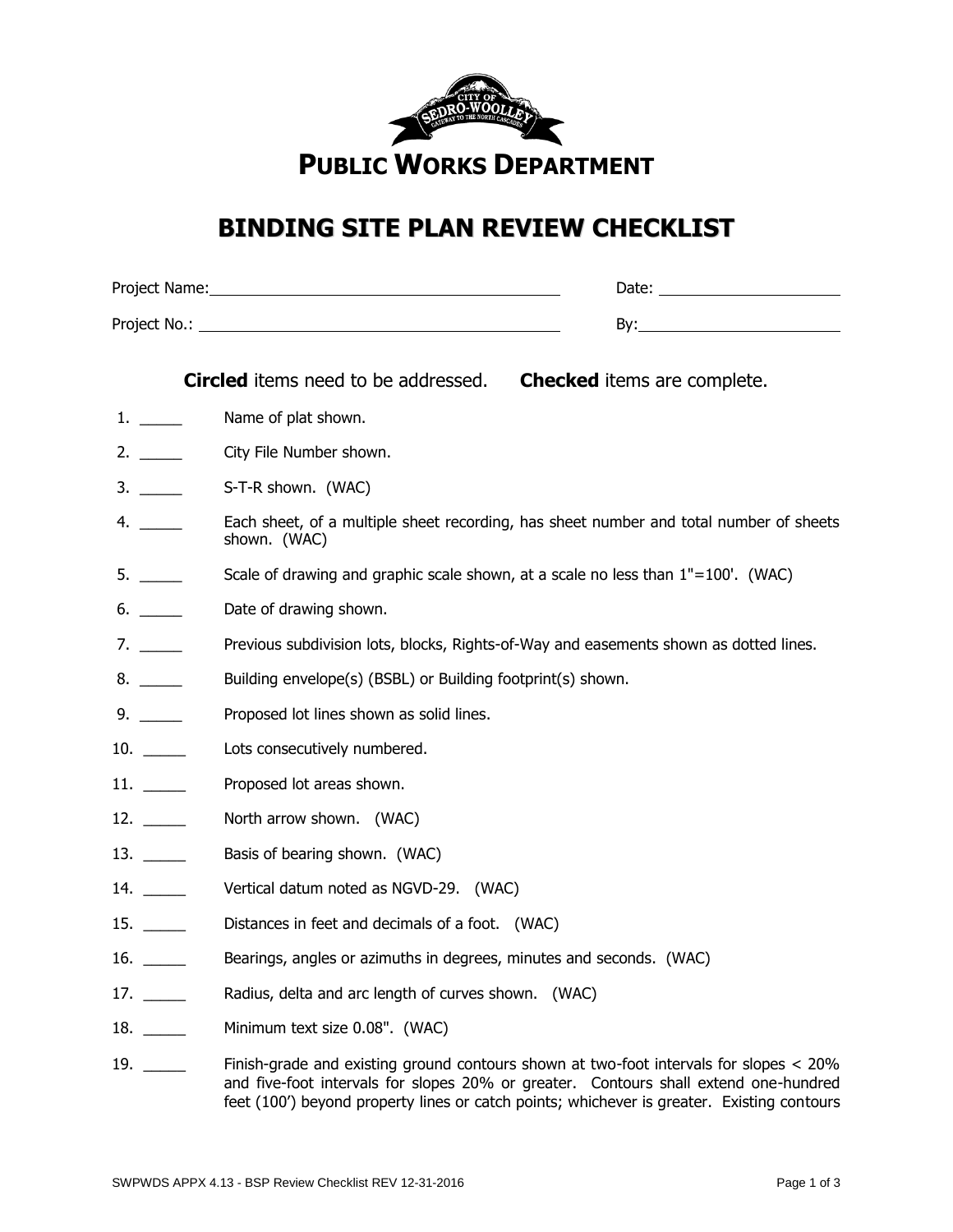shall be shown screened back. (Grayscale)

- 20. \_\_\_\_\_\_\_\_\_ Suitable for microfilming (uniform contrast). (WAC)
- 21. \_\_\_\_\_\_\_ Deed calls at variance with survey. (WAC)
- 22. \_\_\_\_\_ Reference record survey with conflicting corner position shown. (WAC)
- 23. \_\_\_\_\_\_ Legal description of existing lot shown. (WAC)
- 24. \_\_\_\_\_ Location of all structures shown on lots with distances shown to existing and proposed lot lines if within 50'.
- 25. Location of all existing easements shown and recording number.
- 26. **Example 26.** Proposed easements shown.
- 27. \_\_\_\_\_ Common use area for all property owners, open spaces and buffers shown.
- 28. \_\_\_\_\_ Location, width and names of existing abutting streets shown.
- 29. \_\_\_\_\_ Meander lines or reference lines along bodies of water shall be established above, but not farther than 20' from the high waterline of such water.
- 30.  $\_\_\_\_\_\_\$  Permanent survey control monuments set. Plat corners:  $2\%$  pipe, 24" long filled with concrete or approved equal. Lot corners: ½" reinforcing bar (rebar) with cap, ¾" galvanized iron pipe, or equal. Street monuments set after paving at road intersections, PC's, PT's or PI's.
- 31. \_\_\_\_\_ Identification of all controlling corners used, (i.e. calculated, found, established, or reestablished). (WAC)
- 32. \_\_\_\_\_ Physical description and date visited of all monuments shown. (WAC)
- 33. \_\_\_\_\_\_ Equipment and procedures used statement shown. (WAC)
- 34. \_\_\_\_\_\_\_\_\_\_\_\_\_\_ Name, address and phone number of P.L.S. shown. (WAC)
- 35. \_\_\_\_\_ P.L.S. certification, signature and seal shown on each sheet. (WAC)
- 36. \_\_\_\_\_ Signature lines for Assessor, Director of Community Development, City Engineer, and Mayor provided.
- 37. \_\_\_\_\_\_\_ Line for date and time of recording provided. (WAC)
- 38. \_\_\_\_\_ All signatures in black, reproducible ink.
- 39. \_\_\_\_\_ Name and address of all vested owners provided.
- 40. \_\_\_\_\_ Title report not older than 30 days from the date application was received. Date application was received:
- 41. \_\_\_\_\_\_ Computer printout of existing lot closure.
- 42. \_\_\_\_\_\_\_ Computer printouts of proposed lot closures.
- 43. \_\_\_\_\_\_\_ Health Department approval letter received.
- 44. \_\_\_\_\_ Any deeds, covenants, conditions or restrictions are shown on the face of the plat.